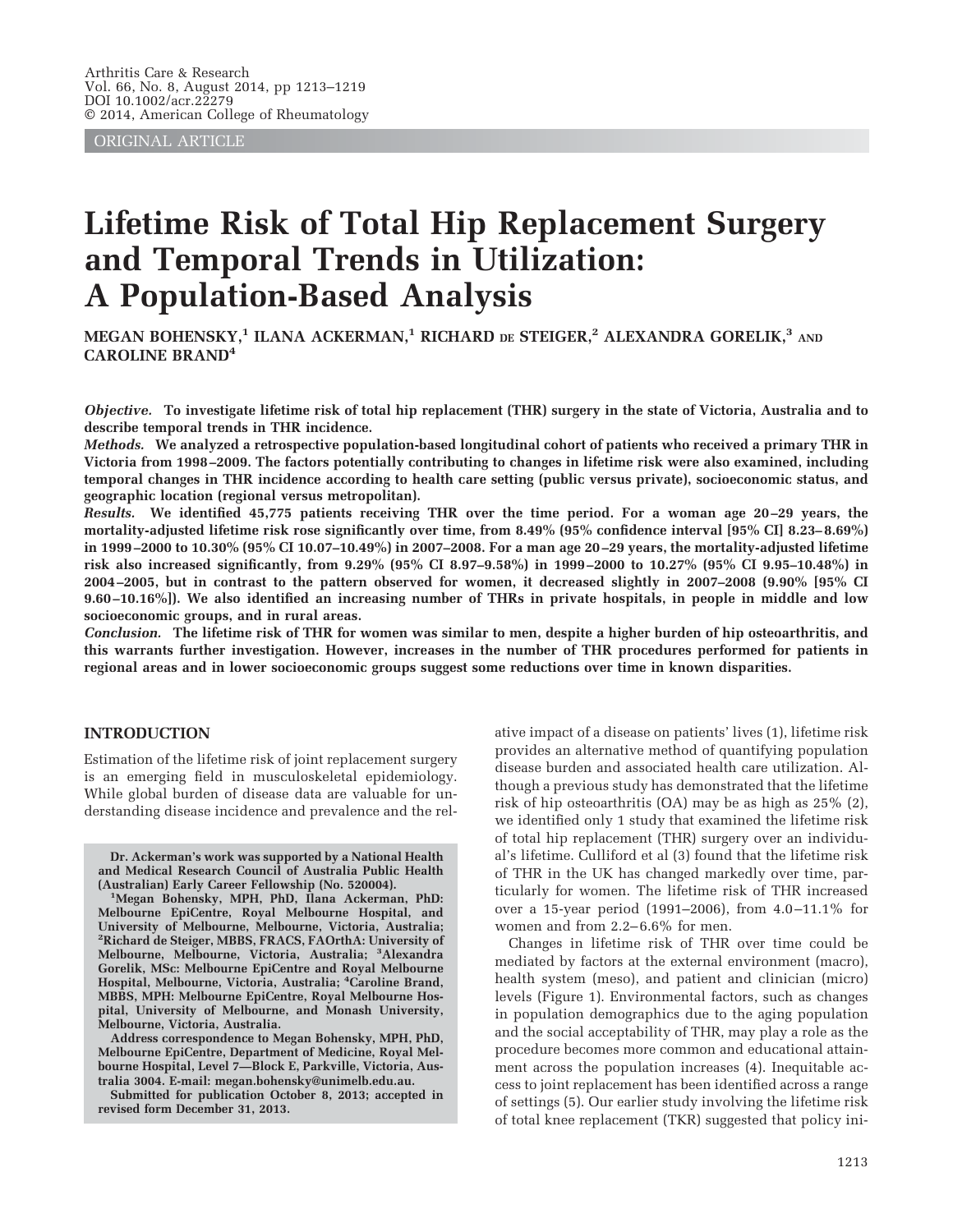# **Significance & Innovations**

- Estimation of the lifetime risk of joint replacement surgery is an emerging field in musculoskeletal epidemiology. Lifetime risk provides an alternative method to burden of disease data for quantifying population disease burden and associated health care utilization. For this study, lifetime risk of total hip replacement (THR) was used to estimate the probability of having surgery over an individual's lifetime.
- Lifetime risk of THR increased over the 9-year study period to 9.90% (95% confidence interval [95% CI] 9.60 –10.16%) for men and 10.27% (95% CI 10.07–10.49%) for women.
- The lifetime risk of THR for both sexes was similar, despite a higher burden of hip osteoarthritis for women, warranting further investigation on the barriers to accessing surgery. Increases in the number of procedures in regional areas and in lower socioeconomic groups suggested reductions in known disparities over time.

tiatives to reduce barriers to accessing TKR increased the overall utilization over the time period for some patient groups (6). We identified a steady increase in the incidence



**Figure 1.** Health service utilization model. This model provides a theoretical framework to demonstrate potential drivers of health care use at the external environment (macro), health system (meso), and patient and clinician (micro) levels. It has been informed by the Andersen health services utilization model (27).  $OA =$  osteoarthritis.

of TKR in Victoria, Australia over the 9-year study period for private hospitals (overall increase of 90%), which may have been related to private health insurance initiatives introduced over the same time period to encourage higher rates of private health insurance, allowing more patients to access surgery through the private system. However, disparities for patients in the public system were still evident. Health system factors are also likely to play a major role in THR utilization. We also found that individuals living in outer regional or remote areas demonstrated the greatest gains in access to TKR over the study period. This may have reflected local initiatives to improve the provision of orthopedic services in nonmetropolitan locations. Last, previous studies have demonstrated that patient-level factors, such as increasing rates of obesity and OA, may be driving increased use of THR. A recent Organisation for Economic Co-operation and Development study found that the rate of obesity increased by  $\sim$  5% from 1995–2005 among Australian men and women ages 15-64 years, which is similar to the increase over the same time period in the UK (7). The most recent Global Burden of Disease Study showed a 60% increase in hip OA burden from 1990 –2010 (2). Increasing acceptance of THR in younger people (8,9) might also contribute to a rise in overall lifetime risk.

Whether similar patterns exist in relation to THR utilization in Australia is unclear because only cross-sectional data have been reported to date (10). Longitudinal investigation of THR incidence according to different systemlevel factors is fundamental for interpreting temporal changes in the lifetime risk of THR.

The present study aimed to investigate lifetime risk of THR in Victoria, Australia and temporal changes in risk and to describe temporal changes in the incidence of THR according to the health care setting (public versus private), socioeconomic status (SES), and the geographic location of residence and hospital that could contribute to changes in lifetime risk.

# **PATIENTS AND METHODS**

**Data sources.** Data on THR were obtained from the Victorian Admitted Episodes Data Set (VAED), a hospital admissions data set maintained by the Victorian State Department of Health to provide case mix funding to hospitals and support health service planning (11). The data set includes information on all admitted episodes to public or private hospitals within the state of Victoria. Hospital episodes relating to a single person are linked longitudinally using stepwise deterministic linkage methods developed by the Department of Health. Diagnoses and procedures are coded according to the International Statistical Classification of Disease and Related Health Problems, Tenth Revision, Australian Modification (ICD-10-AM).

Data on the population of Victoria according to age, sex, SES, and area of residence were obtained from the Australian Bureau of Statistics (ABS). Life-table data for 3 time periods (1999 –2000, 2004 –2005, and 2007–2008) were also obtained from the ABS and used to calculate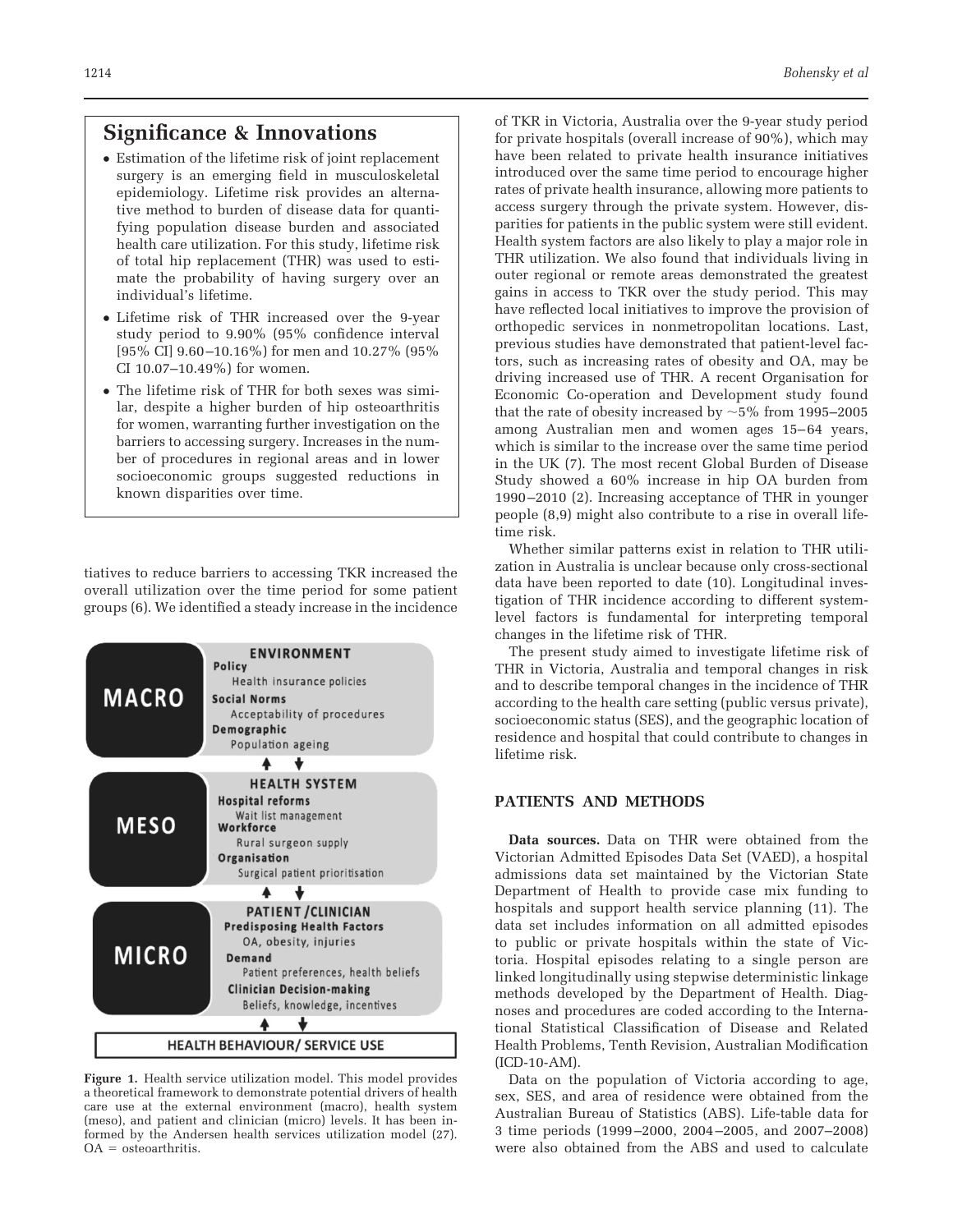mortality-adjusted lifetime risk. Life-table data simulate a hypothetical cohort of 100,000 people in Victoria and report the number of years of life lived by sex at each year of age, which has been estimated using all-cause mortality rates for the Victorian population.

**Participant inclusion criteria.** The numerator for our study included patients with a hospital admission from July 1, 1998 to June 30, 2009 and an operative procedure code indicating a primary or bilateral THR (Table 1). Because we did not have data on the laterality of procedures, we excluded second primary THR procedures, if identified, over the time period (n = 7,188), because these were assumed to involve the contralateral hip. Patient transfers to other hospitals  $(n = 434)$  and admissions including codes to indicate fractures to the neck of the femur ( $n =$ 1,527) were also excluded.

**Covariates of interest.** Our methods have been described previously (6). In summary, age, sex, hospital type (public or private), and hospital region (metropolitan or rural) were extracted from the VAED. Age at the time of hospital admission for THR was categorized into 10-year groups. Patient comorbidities were defined using ICD-10-AM codes (12) (see Supplementary Appendix A, available in the online version of this article at http://online library.wiley.com/doi/10.1002/acr.22279/abstract) and the primary diagnosis on admission was identified. We were not able to include obesity among the comorbidities of interest because the coding of this variable was considered to be incomplete. We found that only 1.52% of people receiving THR were obese, compared with Australian population data demonstrating that 20.5% of the general population are obese (13).

The hospital type was included as an indication of health insurance status. In Australia, THR is performed in both the public and private health systems. The public system is funded by the government and provides universal health care, but commonly has long waiting lists for surgery. The private health system is accessible to individuals with private health insurance and those who are able to pay the costs associated with treatment. In the context of THR, the private health system offers 2 main advantages for patients: the choice of surgeon and avoidance of longer wait times for consultation and surgery.

Each patient's Statistical Local Area (SLA) of residence was linked to the Victorian Department of Health region that services the geographic area to provide an indication of the patients' residential rurality. Rural was defined as residing in nonmetropolitan health regions of Melbourne, as classified by the Victorian Department of Health (14). In Australia, rural residence has been linked to poorer health outcomes because access to care can be more limited and rates of risk factors may be higher (15). In contrast to our previous methods (6), we utilized this method of classifying the patients' rurality to allow us to determine whether patients who lived in rural areas were also receiving care at rural hospitals.

Each patient's SLA at the time of hospital admission was linked to the Australian Socio-Economic Indexes for Areas

| Table 1. Descriptive characteristics of the cohort*                                          |                                                   |  |  |  |  |  |  |  |  |
|----------------------------------------------------------------------------------------------|---------------------------------------------------|--|--|--|--|--|--|--|--|
|                                                                                              | <b>Total hip</b><br>replacement<br>$(n = 45,775)$ |  |  |  |  |  |  |  |  |
| Financial year of procedure                                                                  |                                                   |  |  |  |  |  |  |  |  |
| 1998-1999                                                                                    | 3,523 (7.70)                                      |  |  |  |  |  |  |  |  |
| 1999-2000                                                                                    | 3,491 (7.63)                                      |  |  |  |  |  |  |  |  |
| 2000-2001                                                                                    | 3,694 (8.07)                                      |  |  |  |  |  |  |  |  |
| 2001-2002                                                                                    | 4,120 (9.00)                                      |  |  |  |  |  |  |  |  |
| 2002-2003                                                                                    | 4,407 (9.63)                                      |  |  |  |  |  |  |  |  |
| 2003-2004                                                                                    | 4,543 (9.92)                                      |  |  |  |  |  |  |  |  |
| 2004-2005                                                                                    | 4,287 (9.37)                                      |  |  |  |  |  |  |  |  |
| 2005-2006                                                                                    | 4,270 (9.33)                                      |  |  |  |  |  |  |  |  |
| 2006-2007                                                                                    | 4,171 (9.11)                                      |  |  |  |  |  |  |  |  |
| 2007-2008                                                                                    | 4,594 (10.04)                                     |  |  |  |  |  |  |  |  |
| 2008–2009                                                                                    | 4,675 (10.21)                                     |  |  |  |  |  |  |  |  |
| Age group, years                                                                             |                                                   |  |  |  |  |  |  |  |  |
| $30$                                                                                         | 165 (0.36)                                        |  |  |  |  |  |  |  |  |
| 30–39                                                                                        | 671 (1.46)                                        |  |  |  |  |  |  |  |  |
| $40 - 49$                                                                                    | 2,457 (5.37)                                      |  |  |  |  |  |  |  |  |
| $50 - 59$                                                                                    | 7,101 (15.51)                                     |  |  |  |  |  |  |  |  |
| 60-69                                                                                        | 13,276 (29.00)                                    |  |  |  |  |  |  |  |  |
| 70-79                                                                                        | 15,348 (33.52)                                    |  |  |  |  |  |  |  |  |
| $\geq 80$                                                                                    | 6,757 (14.76)                                     |  |  |  |  |  |  |  |  |
| Sex                                                                                          |                                                   |  |  |  |  |  |  |  |  |
| Men                                                                                          | 20,404 (44.57)                                    |  |  |  |  |  |  |  |  |
| Women                                                                                        | 25,371 (55.43)                                    |  |  |  |  |  |  |  |  |
| Country of birth                                                                             |                                                   |  |  |  |  |  |  |  |  |
| Australian born                                                                              | 33,247 (72.63)                                    |  |  |  |  |  |  |  |  |
| Non-Australian born                                                                          | 12,528 (27.37)                                    |  |  |  |  |  |  |  |  |
| Geographic region                                                                            |                                                   |  |  |  |  |  |  |  |  |
| Metropolitan                                                                                 | 28,915 (63.58)                                    |  |  |  |  |  |  |  |  |
| Regional                                                                                     | 16,564 (36.42)                                    |  |  |  |  |  |  |  |  |
| Socioeconomic status tertilet                                                                |                                                   |  |  |  |  |  |  |  |  |
| High                                                                                         | 12,842 (28.10)                                    |  |  |  |  |  |  |  |  |
| Middle                                                                                       | 18,788 (41.12)                                    |  |  |  |  |  |  |  |  |
| Low                                                                                          | 14,065 (30.78)                                    |  |  |  |  |  |  |  |  |
| Comorbid conditions‡                                                                         |                                                   |  |  |  |  |  |  |  |  |
| Hypertension                                                                                 | 6,071 (13.26)                                     |  |  |  |  |  |  |  |  |
| Current smoker                                                                               | 3,808 (8.32)                                      |  |  |  |  |  |  |  |  |
| Diabetes mellitus (uncomplicated)                                                            | 2,173 (4.67)                                      |  |  |  |  |  |  |  |  |
| Chronic lung disease                                                                         | 1,103(2.41)                                       |  |  |  |  |  |  |  |  |
| Hyperlipidemia                                                                               | 825 (1.80)                                        |  |  |  |  |  |  |  |  |
| Connective tissue disease<br>Chronic heart failure                                           | 765 (1.67)                                        |  |  |  |  |  |  |  |  |
| Chronic renal disease                                                                        | 566 (1.24)                                        |  |  |  |  |  |  |  |  |
| Musculoskeletal conditions                                                                   | 563 (1.23)                                        |  |  |  |  |  |  |  |  |
|                                                                                              |                                                   |  |  |  |  |  |  |  |  |
| OΑ<br>RA                                                                                     | 41,663 (91.02)<br>648 (1.42)                      |  |  |  |  |  |  |  |  |
|                                                                                              |                                                   |  |  |  |  |  |  |  |  |
| * Values are the number (percentage). $OA =$ osteoarthritis; $RA =$<br>rheumatoid arthritis. |                                                   |  |  |  |  |  |  |  |  |

† Socio-Economic Indexes for Areas Index of Economic Resources.

‡ Comorbidities with frequency 1%.

(SEIFA) (16). The SEIFA measure is an Australia-wide area-based index of SES based on census data for each SLA. The Index of Economic Resources, one of 4 measures of SES, was utilized for this study. This composite index includes measures of income, employment, and housing status within each geographic area. We selected this index of SES because it was thought to most closely reflect economic capacity to purchase private health insurance, which allows faster access to THR surgery in Australia.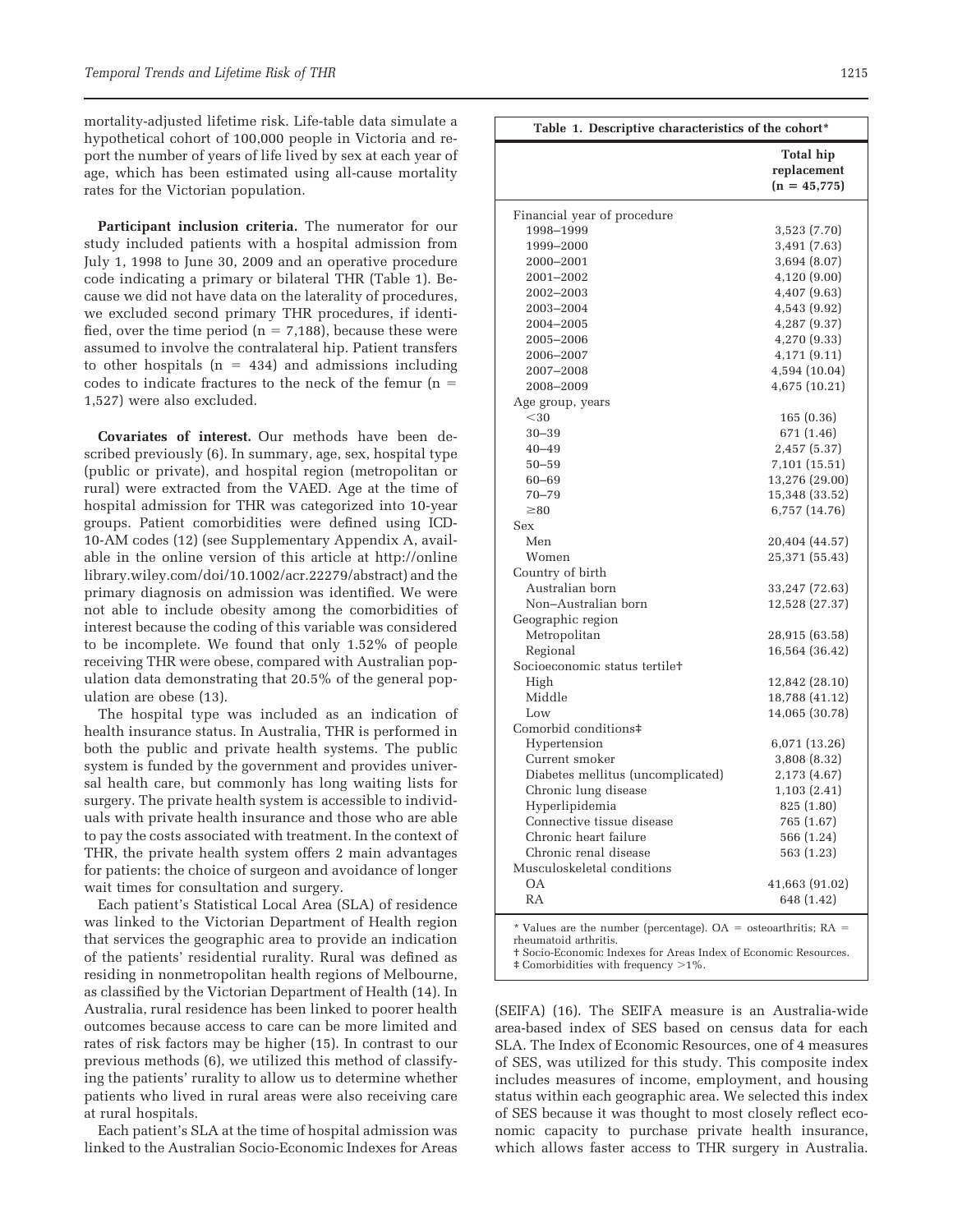| Table 2. Lifetime risk of future primary hip replacement in 1999-2000, 2004-2005, and 2007-2008, according to age*                                                                                                                                                      |           |              |                               |                              |                                      |                                              |      |              |                      |                               |                                      |                                                |      |              |                                                                     |                              |                                      |                                                |  |
|-------------------------------------------------------------------------------------------------------------------------------------------------------------------------------------------------------------------------------------------------------------------------|-----------|--------------|-------------------------------|------------------------------|--------------------------------------|----------------------------------------------|------|--------------|----------------------|-------------------------------|--------------------------------------|------------------------------------------------|------|--------------|---------------------------------------------------------------------|------------------------------|--------------------------------------|------------------------------------------------|--|
|                                                                                                                                                                                                                                                                         | 1999-2000 |              |                               |                              |                                      |                                              |      | 2004-2005    |                      |                               |                                      |                                                |      | 2007-2008    |                                                                     |                              |                                      |                                                |  |
| <b>Current</b><br>age, years years years years years years Ever                                                                                                                                                                                                         |           |              | 30-39 40-49 50-59 60-69 70-79 |                              |                                      |                                              |      |              |                      | 30-39 40-49 50-59 60-69 70-79 | years years years years years Ever   |                                                |      |              | 30-39 40-49 50-59 60-69 70-79<br>years years years years years Ever |                              |                                      |                                                |  |
| Women<br>$20 - 29$<br>$30 - 39$<br>$40 - 49$<br>$50 - 59$<br>60-69<br>$70 - 79$                                                                                                                                                                                         | 0.14      | 0.39<br>0.26 | 1.18<br>1.05<br>0.78          | 2.85<br>2.70<br>2.43<br>1.62 | 5.61<br>5.45<br>5.15<br>4.28<br>2.53 | 8.49<br>8.27<br>7.91<br>6.82<br>4.62<br>1.46 | 0.09 | 0.41<br>0.31 | 1.46<br>1.36<br>1.04 | 3.59<br>3.48<br>3.15<br>2.08  | 6.68<br>6.56<br>6.21<br>5.06<br>2.83 | 10.11<br>9.95<br>9.52<br>8.12<br>5.38<br>1.90  | 0.10 | 0.45<br>0.35 | 1.60<br>1.50<br>1.15                                                | 3.97<br>3.85<br>3.49<br>2.32 | 7.01<br>6.88<br>6.50<br>5.24<br>2.77 | 10.30<br>10.14<br>9.67<br>8.15<br>5.16<br>1.80 |  |
| Men<br>$20 - 29$<br>$30 - 39$<br>$40 - 49$<br>$50 - 59$<br>60-69<br>$70 - 79$                                                                                                                                                                                           | 0.12      | 0.41<br>0.29 | 1.31<br>1.18<br>0.88          | 3.09<br>2.95<br>2.64<br>1.72 | 5.59<br>5.42<br>5.06<br>4.00<br>2.01 | 9.29<br>9.03<br>8.49<br>6.89<br>3.90<br>0.89 | 0.12 | 0.50<br>0.38 | 1.55<br>1.42<br>1.04 | 3.62<br>3.48<br>3.08<br>1.99  | 6.37<br>6.21<br>5.76<br>4.54<br>2.29 | 10.27<br>10.03<br>9.39<br>7.65<br>4.47<br>1.23 | 0.12 | 0.50<br>0.48 | 1.54<br>1.40<br>1.02                                                | 3.6<br>3.45<br>3.05<br>1.99  | 6.33<br>6.16<br>5.71<br>4.52<br>2.30 | 9.90<br>9.65<br>9.04<br>7.41<br>4.36<br>1.20   |  |
| * Values are the percentage. Lifetime risk calculations have been undertaken separately for men and women based on the sex-specific values for<br>survival (S) and risk of undergoing a total hip replacement (R) at age X, using the formula $\Sigma S_x \times R_x$ . |           |              |                               |                              |                                      |                                              |      |              |                      |                               |                                      |                                                |      |              |                                                                     |                              |                                      |                                                |  |

survival (S) and risk of undergoing a total hip replacement (R) at age X, using the formula  $\int_{x}^{\infty}$ 

Where the SLA was missing ( $n = 197$  patients and  $n = 34$ SLAs), we imputed the Index of Economic Resources from SLAs within the closest geographic proximity. Where adjacent SLAs differed in their indices of economic resources, we chose the closest SLA with the largest population.

**Statistical analysis.** Chi-square analyses were undertaken for comparisons between all categorical variables. The lifetime risk of THR was calculated for each age group by dividing the total number of incident THRs by the total number of people expected to be alive at the beginning of the time period based on the ABS all-cause mortality rates for the Victorian population; these methods have been described elsewhere (6,17). Lifetime risk within each 10 year age group and overall lifetime risk were calculated at 3 time periods (1999 –2000, 2004 –2005, and 2007–2008) and stratified by sex. 95% confidence intervals (95% CIs) were calculated using a Poisson model, as recommended for rate-based analyses (18).

We calculated the incidence of THR for each financial year (July 1 to June 30) within the study period according to health care setting (public versus private), SES, and residential and hospital location (metropolitan versus rural). The population data used for SES have been previously described (6). All statistical analyses were performed using Microsoft Excel 2010 and Stata, version 12. This study received approval from the Monash University Ethics Committee, and the approval was registered at the University of Melbourne.

#### **RESULTS**

**Characteristics of the cohort.** We identified 45,775 patients with a hospital episode including a primary THR procedure over the study period (Table 1). There

was a 33% increase in the number of primary THR procedures over this time period. THR surgery was most common among women (55.43%), people ages 70-79 years (33.52%), people residing in metropolitan areas (63.58%), those in the middle socioeconomic tertile (41.12%), and those with a concomitant diagnosis of OA (91.02%). People residing in metropolitan Melbourne (the capital city of Victoria) were more likely to be treated in private hospitals than people from regional areas (68.62% versus 51.92%;  $P \leq 0.01$ ). This is consistent with the geographic distribution of public and private hospitals in Australia.

**Lifetime risk of primary THR.** We examined the lifetime risk of THR at 3 time points (1999 –2000, 2004 –2005, and 2007–2008) across all age groups, stratified by sex (Table 2). For a woman age 20 –29 years, the mortalityadjusted lifetime risk rose significantly over time, from 8.49% (95% CI 8.23– 8.69%) in 1999 –2000 to 10.11% (95% CI 9.85–10.31%) in 2004 –2005 and to 10.30% (95% CI 10.07–10.49%) in 2007–2008. The observed trend in lifetime risk was noted to differ by age groups for women. The lifetime risk of undergoing THR at age 30 –39 years among those currently ages 20 –29 years was found to decrease significantly from 1999 –2000 to 2004 –2005  $(0.14 - 0.09, P < 0.01)$  but then remained stable to 2007– 2008 (0.09 $-0.10, P = 0.46$ ). While some decreasing trends were noted for other age groups from 2004 –2005 to 2007– 2008, none of these were found to be significant.

For a man age 20 –29 years, the mortality-adjusted lifetime risk also increased significantly, from 9.29% (95% CI 8.97–9.58%) in 1999 –2000 to 10.27% (95% CI 9.95– 10.48%) in 2004 –2005, but in contrast to the pattern observed for women, there was a trend toward a decrease in lifetime risk in 2007–2008 (9.90% [95% CI 9.60 –10.16%]). The decreasing trend did not reach significance ( $P = 0.06$ ). While the decrease in lifetime risk from 2004 –2005 to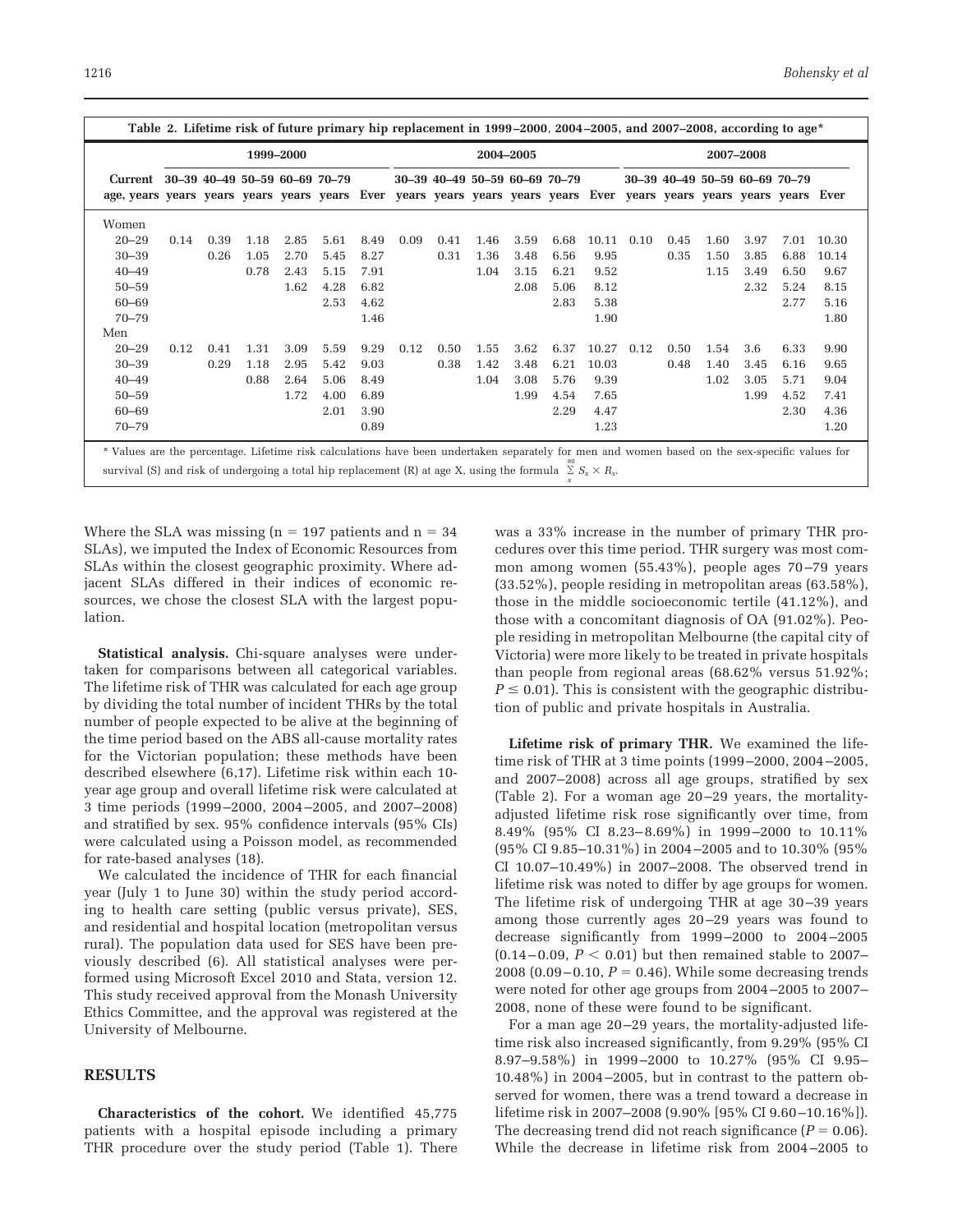

**Figure 2.** Incidence of total hip replacement by hospital setting. Nonoverlapping confidence limits represent significant differences in incidence  $(P < 0.05)$ .

2007–2008 was consistent across the majority of age groups for men, no significant differences were evident.

**Temporal changes in the incidence of primary THR.** The incidence of THRs was higher in private hospitals than in public hospitals for much of the study period (Figure 2). The incidence of THRs in private hospitals increased significantly over the study period, from 0.58 per 1,000 population (95% CI 0.56 – 0.60) in 1998 –1999 to 0.72 per 1,000 population  $(95\% \text{ CI } 0.69-0.75)$  in 2008-2009, while the incidence in public hospitals remained relatively stable at 0.45 per 1,000 population (95% CI 0.43–0.47) in 1998–1999 and 0.43 (95% CI 0.41–0.45) in 2008 –2009.

From 1999 –2000 to 2001–2002, all 3 SES tertiles demonstrated growth in the incidence of THRs (Figure 3). Notably, the incidence of THR in the highest socioeconomic tertile dropped from 0.84 per 1,000 population (95% CI 0.79 – 0.89) in 2001–2002 to 0.75 per 1,000 population (95% CI 0.71-0.79) in 2002-2003, where it remained relatively constant until 2008 –2009. Conversely, the incidence in both the middle and lower socioeconomic tertiles continued to increase from 2001–2002 onward, although this was not significant for the middle tertile (from 1.17 per 1,000 population [95% CI 1.11–1.22] in 2001–2002 to 1.28 per 1,000 population [95% CI 1.22– 1.34] in 2008–2009;  $P = 0.05$ . For the lowest tertile, THR incidence increased significantly, from 0.83 per 1,000 pop-



**Figure 3.** Incidence of total hip replacement by socioeconomic status tertile. Nonoverlapping confidence limits represent significant differences in incidence  $(P < 0.05)$ .



**Figure 4.** Incidence of total hip replacement by residential rurality and hospital (Hosp) rurality. Nonoverlapping confidence limits represent significant differences in incidence  $(P < 0.05)$ .

ulation (95% CI 0.79 – 0.88) in 2001–2002 to 1.02 per 1,000 population (95% CI 0.96 –1.07) in 2008 –2009.

The incidence of THR for patients residing in metropolitan locations showed a slight increase over the study period (from 0.64 per 1,000 population [95% CI 0.62– 0.67] to 0.71 per 1,000 population [95% CI 0.68-0.73];  $P =$ 0.03). However, there was a sharper increase in incidence over this period for patients residing in regional locations (from 1.10 per 1,000 population [95% CI 1.05–1.16] to 1.34 per 1,000 population [95% CI 1.28-1.41]) (Figure 4). While a proportion of patients residing in regional areas received their care at metropolitan hospitals ( $n = 3,145$ [19.0%]), a small but significant increase in the incidence of THR in regional hospitals was evident over the study period (from 0.92 per 1,000 population [95% CI 0.87– 0.98] to 1.10 per 1,000 population [95% CI 1.03–1.15]; *P* 0.001) (Figure 4).

# **DISCUSSION**

Over the 11-year period examined in this study, we quantified the lifetime risk of THR in the second largest state in Australia (accounting for 20% of the population) (19). We also characterized changes in THR utilization according to different system-level factors that could theoretically impact lifetime risk of surgery. There was a significant increase in the lifetime risk of THR for both sexes, although this trend was sharper for women. Despite this trend, our overall lifetime risk estimates were relatively similar for both sexes. Because the prevalence of hip OA is known to be higher in women compared with men in Australia (20), this difference may indicate underutilization of surgery by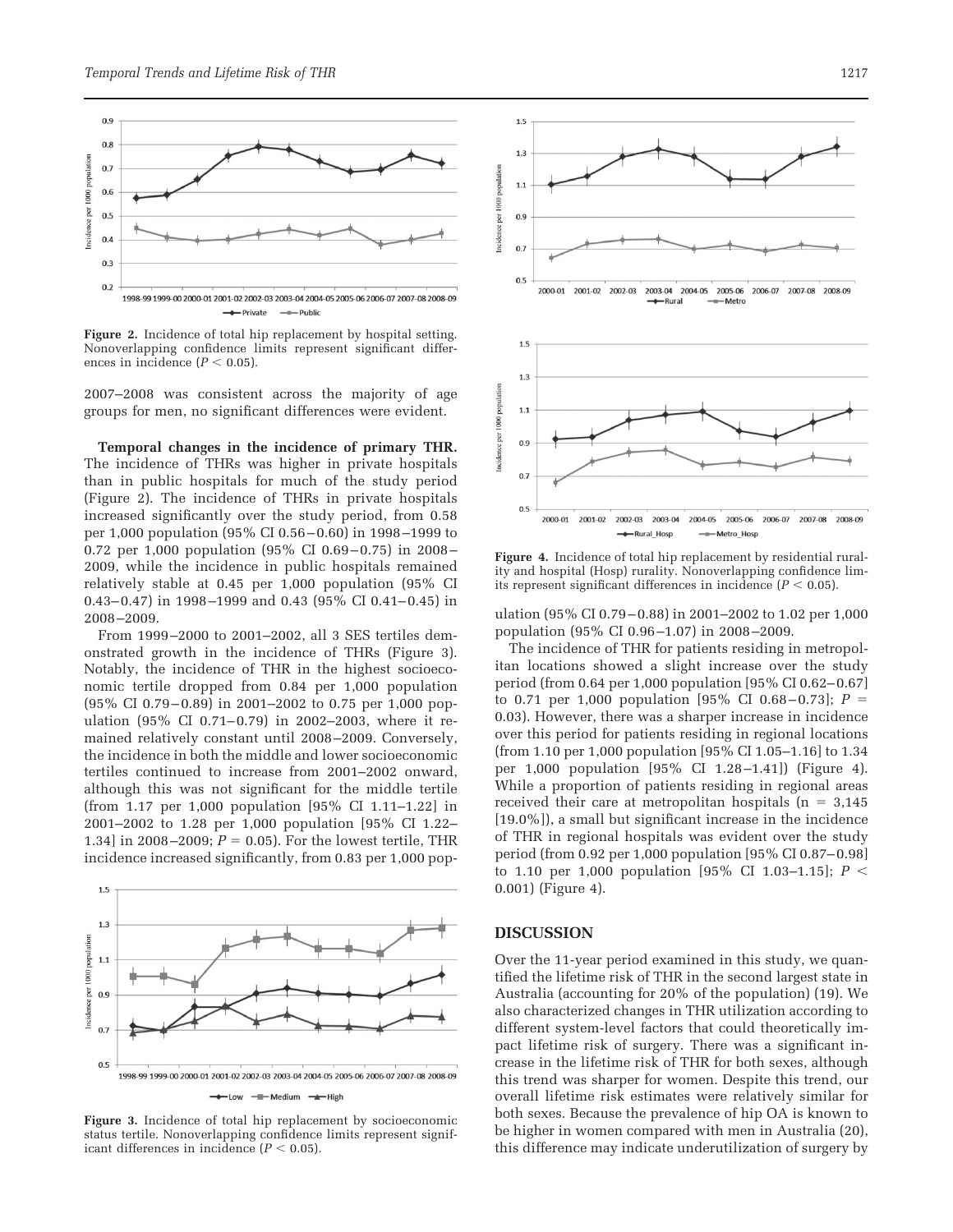women and warrants further investigation. We also noted increasing utilization in private hospitals and for patients both residing in rural areas and being treated in rural areas. THR incidence increased in the middle and lowest socioeconomic groups, while the highest group remained steady, suggesting improved access to surgery over time for the lower 2 groups.

Our lifetime risk estimates for THR for men ages 50 – 59 were relatively consistent with estimates reported by Culliford et al (3) in the UK but significantly lower for women in this age group. When considering overall lifetime risk from ages 20–29 years, our estimates for women are comparable with the UK data, suggesting women may be receiving THR at younger ages in Australia. This may relate to sex- and age-related differences in the diagnosis and uptake of THR between countries (21). Exploring the international patterns of lifetime THR risk could help to identify the contribution of patient-level factors, such as OA and obesity burden, and differences in health policies and surgical practices (Figure 1). The increased trends in the lifetime risk of THR identified in this study were similar to those identified in our previous study examining the lifetime risk of TKR (6); however, TKR utilization patterns demonstrated a greater increase than THR over the time period. In the previous study, we also noted an increase in TKRs in regional settings, suggesting this may relate to system-wide changes. Encouragingly, we observed an increasing trend in THRs for the lowest SES group; this is in contrast to the reducing incidence of TKRs for this group over a similar time period. The difference in temporal trends in THR and TKR utilization may reflect a mismatch between greater potential need for TKR among people in lower SES groups (due to manual occupations or workplace injury) and the ability of the health system to meet this demand. A recent cross-sectional Australian study demonstrated higher rates of TKR for Australians living in the most disadvantaged areas compared with those living in the least disadvantaged areas and cited greater occupational risk factors as a possible explanation for the increased demand in this group (10).

At the environmental level, health insurance reforms were introduced in Australia in 1999 –2000, which may have contributed to the observed rise in THR incidence in private hospitals and the observed increases in lifetime risk between 1999 –2000 and 2004 –2005 for both sexes. The initiatives, including substantial rebates and incremental loadings on insurance premiums according to age, saw the proportion of Australians with private health insurance increase from 38% in 1998 to 51% in 2001 (22). At the health system level, the Elective Surgery Access Service was introduced in 2002 to fast-track patients facing lengthy waits for THR or TKR by transferring their care to hospitals with the capacity to provide surgery more quickly (23). Another major health system initiative was the Osteoarthritis Hip and Knee Service, which was piloted at 4 major public hospital sites in 2006 –2007 and implemented at an additional 10 sites in 2008 –2009. This service included the introduction of a new patient monitoring and surgical prioritization system to reduce waiting times for orthopedic assessment and surgery and to facilitate faster access to care for people with the greatest need

(24). It is now part of routine standard care in Victorian public hospitals. The increase in the number of THRs performed in rural patients may be related to workforce initiatives to increase the number of orthopedic surgeons in regional areas; however, this trend was also seen among rural patients receiving care in metropolitan hospitals, so it may reflect greater need among rural patients. Variation in the rates of orthopedic procedures in different geographic areas has been documented elsewhere, which may be related to differences in indications and clinical decision making for surgery in different settings (10,25).

There are several limitations to this study that should be acknowledged. This study relied primarily on health system administrative data. These data were collected primarily for hospital reimbursement purposes; therefore, detailed clinical information, such as the laterality of the procedures, was not available. While this would not change our estimates of overall lifetime risk, we may have overestimated the patient's age at the first primary THR if a prior procedure had been conducted on the contralateral hip. Because ages were provided to us in groupings (with  $\geq$ 80 years being the highest category), we were not able to examine the lifetime risk for patients ages 80 – 89 years. We also excluded procedures conducted for fractured neck of femurs; however, these accounted for only 3.3% of total THR procedures. The proportion of cases with missing SLA data was 0.4%, wherein we imputed SES using nearest neighbor imputation methods (26). Given the small number of cases, these were unlikely to change our estimates. Data on some patient comorbidities, such as obesity, were well below population averages and believed to be underreported in our data, so we were unable to use these data in our analyses. Finally, we based this study on data from a single Australian state. Because the population of Victoria accounts for 20% of the Australian population, it is reasonable to expect the Victorian data to be representative of other large Australian states. However, the statebased policy initiatives we described to improve access to THR during the study period may have produced local trends.

In conclusion, we identified an increase in the lifetime risk of THR for both men and women over the 11-year study period. The observed increases in the number of procedures performed for patients in regional areas and in lower socioeconomic groups are encouraging and suggest some reductions over time in known disparities. However, the lifetime risk of THR performed in women was similar to men, despite a higher burden of hip OA, and warrants further investigation.

#### **ACKNOWLEDGMENTS**

The authors gratefully acknowledge the assistance of the ABS and the Victorian State Department of Health in providing the data for this study.

#### **AUTHOR CONTRIBUTIONS**

All authors were involved in drafting the article or revising it critically for important intellectual content, and all authors approved the final version to be published. Dr. Bohensky had full